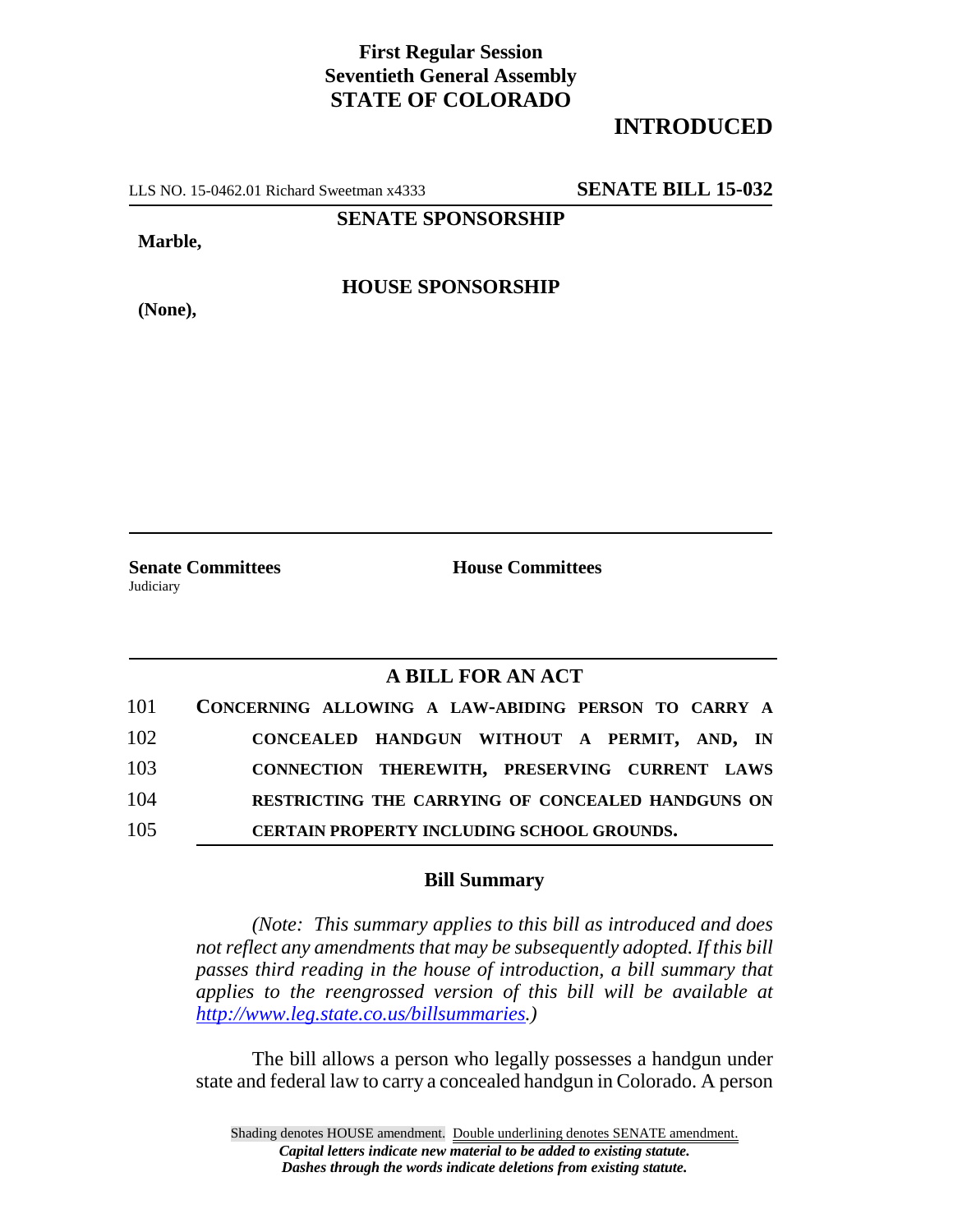who carries a concealed handgun under the authority created in the bill has the same carrying rights and is subject to the same limitations that apply to a person who holds a permit to carry a concealed handgun under current law, including the prohibition on the carrying of a concealed handgun on the grounds of a public elementary, middle, junior high, or high school.

| $\mathbf{1}$   | Be it enacted by the General Assembly of the State of Colorado:               |
|----------------|-------------------------------------------------------------------------------|
| $\overline{2}$ | <b>SECTION 1.</b> In Colorado Revised Statutes, 18-12-105, amend              |
| 3              | $(2)$ (f); and <b>add</b> $(2)$ (g) as follows:                               |
| $\overline{4}$ | 18-12-105. Unlawfully carrying a concealed weapon - unlawful                  |
| 5              | <b>possession of weapons.</b> (2) It shall not be an offense if the defendant |
| 6              | was:                                                                          |
| 7              | (f) A United States probation officer or a United States pretrial             |
| 8              | services officer while on duty and serving in the state of Colorado under     |
| 9              | the authority of rules and regulations promulgated by the judicial            |
| 10             | conference of the United States; OR                                           |
| 11             | (g) A PERSON WHO WAS AT LEAST TWENTY-ONE YEARS OF AGE                         |
| 12             | AND LEGALLY POSSESSED A HANDGUN UNDER THE LAWS OF THIS STATE                  |
| 13             | AND OF THE UNITED STATES AND THE WEAPON INVOLVED IN THE INCIDENT              |
| 14             | WAS A CONCEALED HANDGUN. THE AUTHORITY TO CARRY A CONCEALED                   |
| 15             | HANDGUN PURSUANT TO THE PROVISIONS OF THIS PARAGRAPH (g) IS                   |
| 16             | EQUAL IN ALL RESPECTS TO THE AUTHORITY GRANTED BY A PERMIT TO                 |
| 17             | CARRY A CONCEALED HANDGUN AS SPECIFIED IN SECTION 18-12-214. A                |
| 18             | PERSON WHO CARRIES A CONCEALED HANDGUN PURSUANT TO THE                        |
| 19             | PROVISIONS OF THIS PARAGRAPH (g) HAS THE SAME RIGHTS AND IS                   |
| 20             | SUBJECT TO THE SAME LIMITATIONS SPECIFIED IN SECTION 18-12-214 AS             |
| 21             | APPLY TO A PERSON WHO HOLDS A PERMIT TO CARRY A CONCEALED                     |
| 22             | HANDGUN.                                                                      |